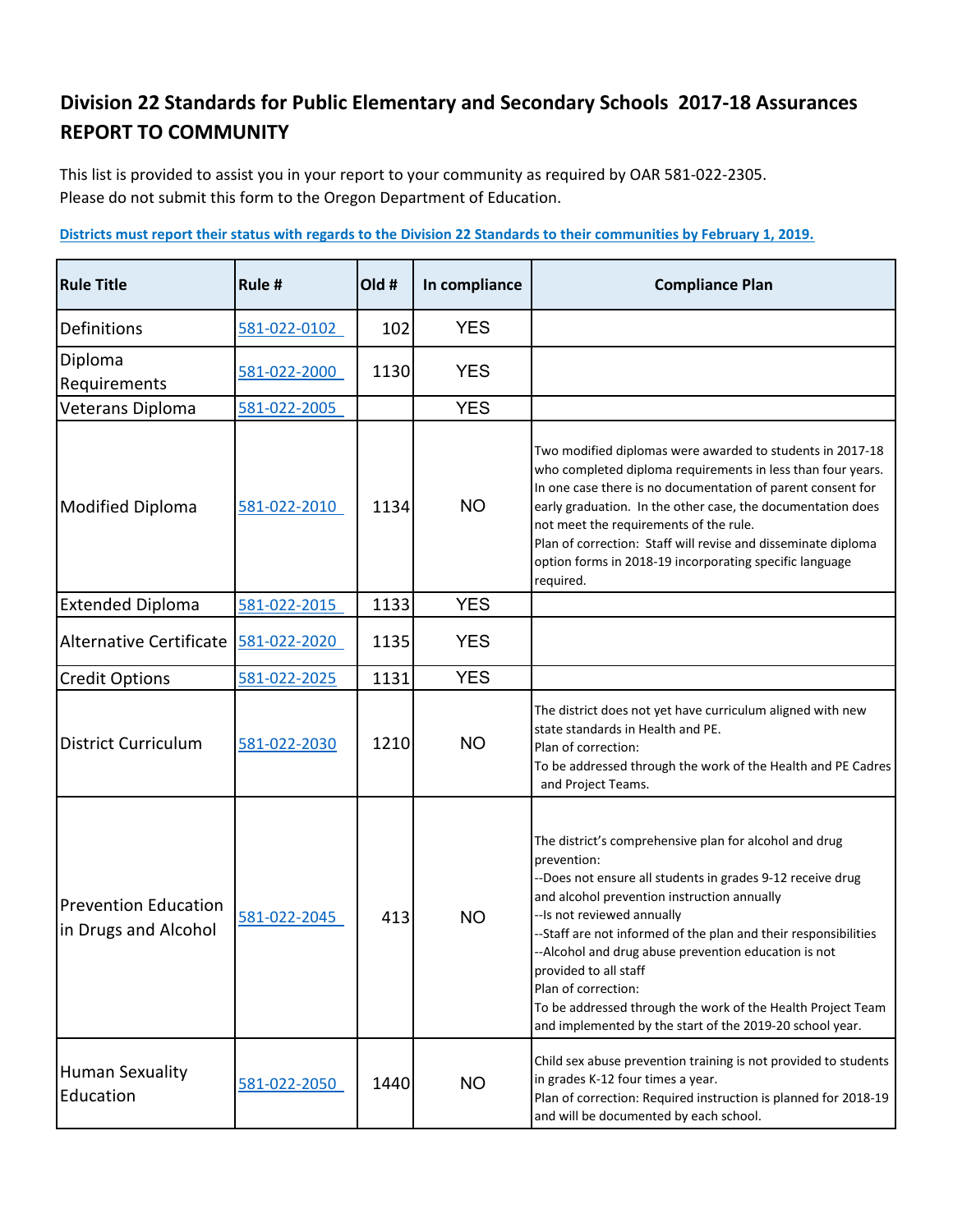| <b>Career Education</b>                                                            | 581-022-2055 | 405  | <b>YES</b> |                                                                                                                                                                                                                                                                                                                                                                                                                                                                                                                                                  |
|------------------------------------------------------------------------------------|--------------|------|------------|--------------------------------------------------------------------------------------------------------------------------------------------------------------------------------------------------------------------------------------------------------------------------------------------------------------------------------------------------------------------------------------------------------------------------------------------------------------------------------------------------------------------------------------------------|
| Comprehensive<br><b>School Counseling</b>                                          | 581-022-2060 | 1510 | <b>YES</b> |                                                                                                                                                                                                                                                                                                                                                                                                                                                                                                                                                  |
| Administration of<br><b>State Assessments</b>                                      | 581-022-2100 | 610  | <b>YES</b> |                                                                                                                                                                                                                                                                                                                                                                                                                                                                                                                                                  |
| <b>Exception of Students</b><br>with Disabilities from<br><b>State Assessments</b> | 581-022-2110 | 612  | <b>YES</b> |                                                                                                                                                                                                                                                                                                                                                                                                                                                                                                                                                  |
| Assessment of<br><b>Essential Skills</b>                                           | 581-022-2115 | 615  | <b>NO</b>  | A modified diploma was awarded to a student in 2018 using an<br>assessment option not approved by the State Board for a<br>student not on an IEP.<br>Plan of correction: The Modified Diploma Determination Form<br>has been revised for clarity and reposted for staff access. A<br>reminder of the essential skills options for modified diplomas<br>was distributed to school leaders and counselors. Diploma<br>determination forms in which Smarter Balanced cut scores are<br>modified are reviewed to confirm eligibility of the student. |
| <b>Essential Skill</b><br>Assessments for<br>English Language<br>Learners          | 581-022-2120 | 617  | <b>YES</b> |                                                                                                                                                                                                                                                                                                                                                                                                                                                                                                                                                  |
| Kindergarten<br>Assessment                                                         | 581-022-2130 | 2130 | <b>YES</b> |                                                                                                                                                                                                                                                                                                                                                                                                                                                                                                                                                  |
| Policies on Reporting<br>of Child Abuse                                            | 581-022-2205 | 711  | <b>YES</b> |                                                                                                                                                                                                                                                                                                                                                                                                                                                                                                                                                  |
| Anabolic Steroids and<br>Performance<br><b>Enhancing Substances</b>                | 581-022-2210 | 416  | <b>YES</b> |                                                                                                                                                                                                                                                                                                                                                                                                                                                                                                                                                  |
| Safety of School<br><b>Sports - Concussions</b>                                    | 581-022-2215 | 421  | <b>YES</b> |                                                                                                                                                                                                                                                                                                                                                                                                                                                                                                                                                  |
| <b>Health Services</b>                                                             | 581-022-2220 | 705  | <b>YES</b> |                                                                                                                                                                                                                                                                                                                                                                                                                                                                                                                                                  |
| Healthy and Safe<br><b>Schools Plan</b>                                            | 581-022-2223 |      | <b>YES</b> |                                                                                                                                                                                                                                                                                                                                                                                                                                                                                                                                                  |
| <b>Emergency Plans and</b><br>Safety Programs                                      | 581-022-2225 | 1420 | <b>YES</b> |                                                                                                                                                                                                                                                                                                                                                                                                                                                                                                                                                  |
| Asbestos<br><b>Management Plans</b>                                                | 581-022-2230 | 1430 | <b>YES</b> |                                                                                                                                                                                                                                                                                                                                                                                                                                                                                                                                                  |
| District Improvement<br>Plan                                                       | 581-022-2250 | 606  | <b>YES</b> |                                                                                                                                                                                                                                                                                                                                                                                                                                                                                                                                                  |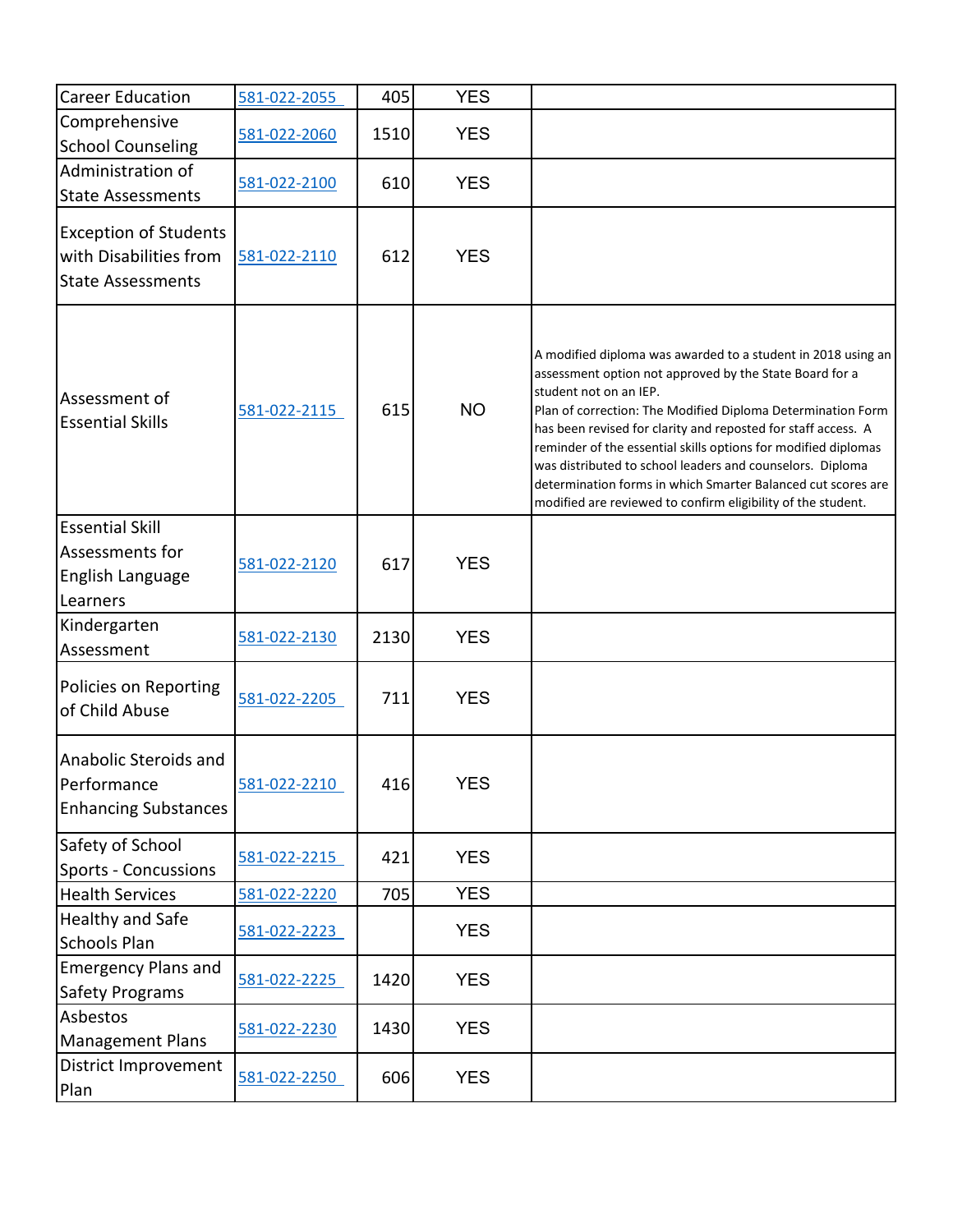| <b>School and District</b><br>Performance Report<br>Criteria                                      | 581-022-2255 | 1060 | <b>YES</b> |                                                                                                                                                                                                                                                                                                                                                                                                              |
|---------------------------------------------------------------------------------------------------|--------------|------|------------|--------------------------------------------------------------------------------------------------------------------------------------------------------------------------------------------------------------------------------------------------------------------------------------------------------------------------------------------------------------------------------------------------------------|
| <b>Records and Reports</b>                                                                        | 581-022-2260 | 1660 | <b>YES</b> |                                                                                                                                                                                                                                                                                                                                                                                                              |
| Report on PE Data                                                                                 | 581-022-2265 | 1661 | <b>YES</b> |                                                                                                                                                                                                                                                                                                                                                                                                              |
| Individual Student<br>Assessment,<br>Recordkeeping and<br>Reporting                               | 581-022-2270 | 1670 | <b>NO</b>  | Student growth data is not provided to all teachers of ELA<br>and math in grades 3-8 on their current students and on<br>their prior students.<br>Plan of correction:<br>A Synergy report with student performance and growth data<br>will be available to all teachers prior to the start of the 2019-<br>20 school year.                                                                                   |
| Standardization                                                                                   | 581-022-2300 | 807  | <b>YES</b> |                                                                                                                                                                                                                                                                                                                                                                                                              |
| <b>Operating Policies and</b><br>Procedures                                                       | 581-022-2305 | 1610 | <b>YES</b> |                                                                                                                                                                                                                                                                                                                                                                                                              |
| <b>Equal Education</b><br>Opportunities                                                           | 581-022-2310 | 1140 | <b>YES</b> |                                                                                                                                                                                                                                                                                                                                                                                                              |
| Special Education for<br>Children with<br><b>Disabilities</b>                                     | 581-022-2315 | 1340 | <b>YES</b> |                                                                                                                                                                                                                                                                                                                                                                                                              |
| Required Instructional<br>Time                                                                    | 581-022-2320 | 1620 | <b>YES</b> |                                                                                                                                                                                                                                                                                                                                                                                                              |
| Identification of<br><b>Academically Talented</b><br>and Intellectually<br><b>Gifted Students</b> | 581-022-2325 | 1310 | <b>YES</b> |                                                                                                                                                                                                                                                                                                                                                                                                              |
| <b>Rights of Parents of</b><br><b>TAG Students</b>                                                | 581-022-2330 | 1320 | <b>YES</b> |                                                                                                                                                                                                                                                                                                                                                                                                              |
| Daily Class Size                                                                                  | 581-022-2335 | 1630 | <b>YES</b> |                                                                                                                                                                                                                                                                                                                                                                                                              |
| Media Programs                                                                                    | 581-022-2340 | 1520 | <b>YES</b> |                                                                                                                                                                                                                                                                                                                                                                                                              |
| <b>Auxiliary Services</b>                                                                         | 581-022-2345 | 1530 | <b>YES</b> |                                                                                                                                                                                                                                                                                                                                                                                                              |
| Independent<br>Adoptions of<br><b>Instructional Materials</b>                                     | 581-022-2350 | 1622 | <b>YES</b> |                                                                                                                                                                                                                                                                                                                                                                                                              |
| Instructional Materials<br>Adoption                                                               | 581-022-2355 | 1640 | <b>NO</b>  | The district postponed the adoption of instruction materials<br>for English Lanaguage Development (ELD) for the maximum<br>time period of two years to September 2017 to accommodate<br>the improvement and evaluation of the district's ELD program.<br>Plan of correction: The ELD Project Team selected and the<br>Board approved ELD instructional materials for use in<br>classrooms in September 2018. |